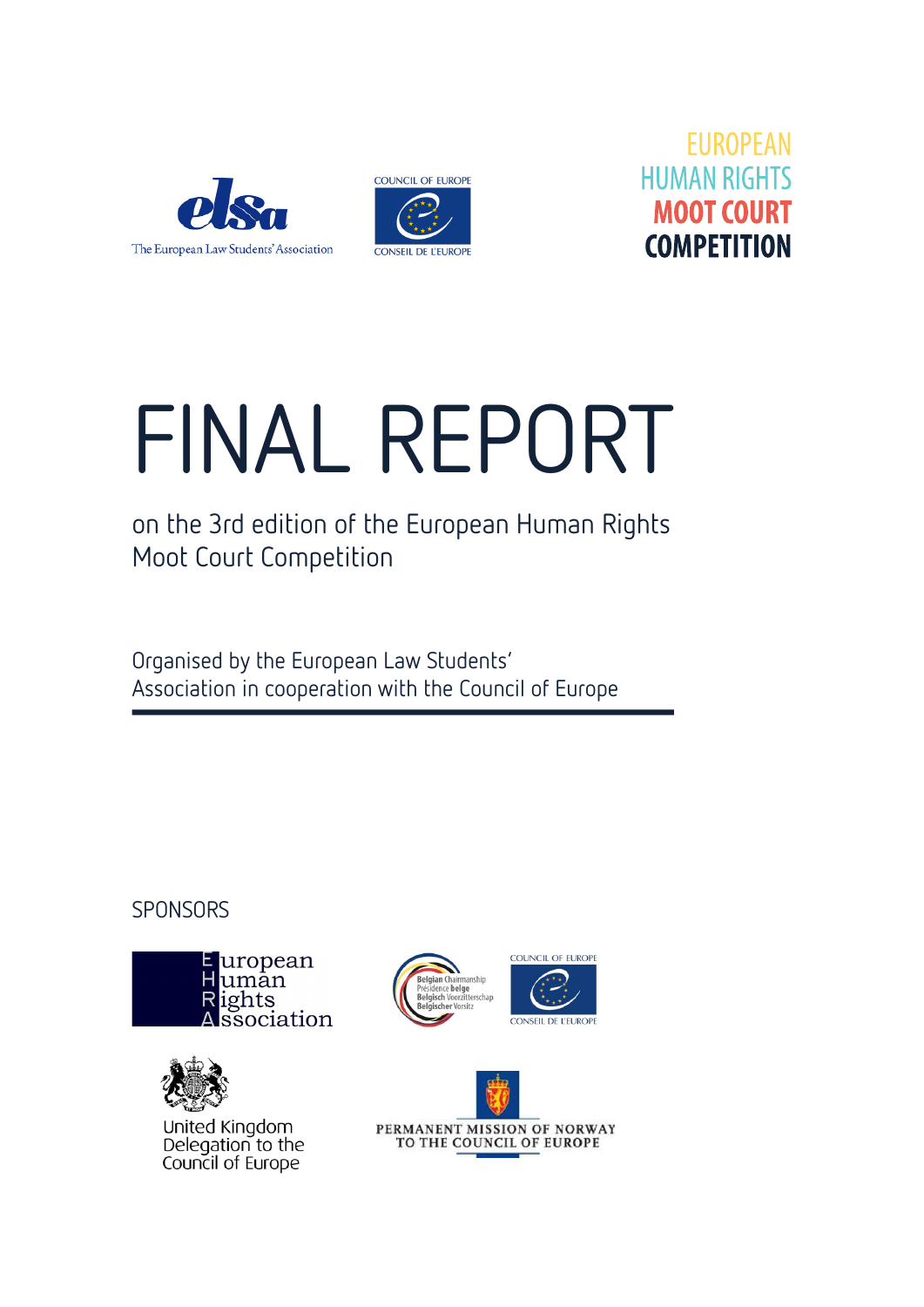# **Table of Contents**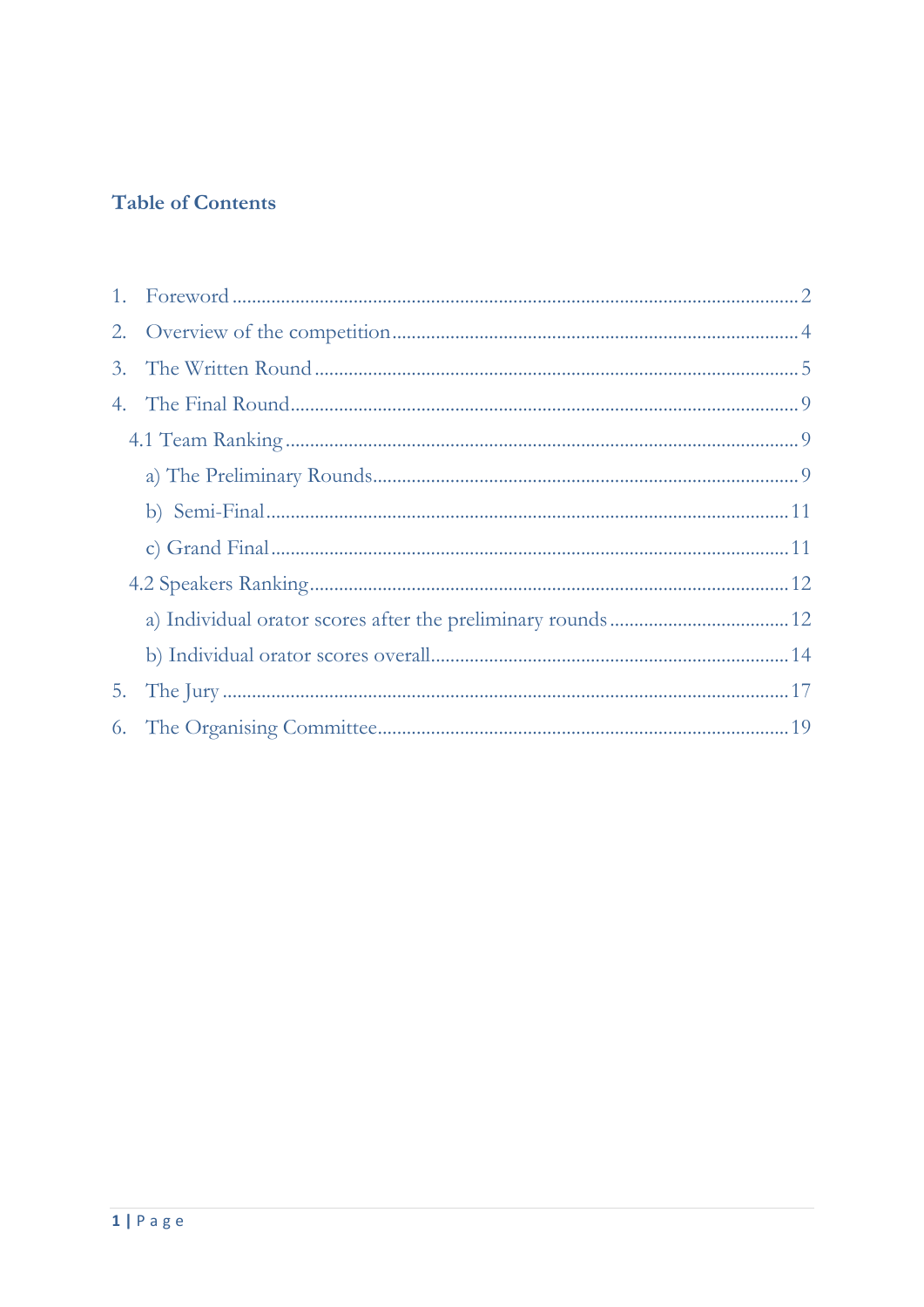## <span id="page-2-0"></span>**1. Foreword**

#### Dear Reader,

After first two very successful editions of the European Human Rights Moot Court Competition, it was time for the International ELSA Board of the term 2014/2015 to continue the project started in 2011 by, organizing the third edition. Thanks to the effort of previous ELSA officers and the cooperation with the Council of Europe the structure of the competition was already in place. Thanks to case authors from the European Human Rights Association, a very interesting case, tailored for this sort of competition, was also created. After launching the competition we focused on promoting the third edition towards students all over Europe, as well as recruiting judges both for scoring written submissions and for sitting in the jury during the Final Round in Strasbourg in February 2015. After the registration deadline in November 2014 we were happy to conclude that the success of the first two editions has continued with the third edition, as we had more than 100 teams signed up, from 31 different countries in Europe. We would like to extend a large thanks to all the jury members who contributed to scoring the enormous amount of written submissions we received. Many of the jury members were also recruited by the European Human Rights Association.

From the written submissions, the 16 best contributions were chosen, and we could announce the finalists of the Competition, and invite them to the Final Round at the European Court of Human Rights in Strasbourg. The Competition took place from the 23rd until the 25th of February 2015, with more than 60 participants in total from 12 different countries. The Final Round commenced with a nice Opening Ceremony at the residence of the United Kingdom Permanent Representative to the Council of Europe, hosted by Mr. Matthew Johnson, where the preliminary rounds draft was held. All pleadings took place at the European Court of Human Rights, and the Grand Final took place in the Salle d'Audience, the biggest court room in the building. We are very humble and grateful for having members of the Jury at the European Human Rights Court itself in the Jury of the Grand Final, alongside members of EHRA, lawyers at the Court and other distinguished people such as representatives from the permanent representations of Croatia, Malta and Norway and from the Council of Europe. The winners were announced by Judge Robert Spano from the ECHR, and awarded with the prizes by the Registar of the European Court of Human Rights, Mr. Erik Fribergh. The Award Ceremony was hosted by Belgian Permanent Representation to conclude the Final Round.

The Council of Europe has been an enormous support from the very start of the discussion of establishing such a competition. We would like to especially thank Ms Edith Lejard, Ms Sophie Lobey and Ms Barbara Orkwiszewska for an incredible amount of help, assistance and guidance throughout our term, and for their enthusiastic support and participation during the Final Round. We are looking forward to continue the cooperation, and we are incredibly grateful to have such strong supporters of the competition.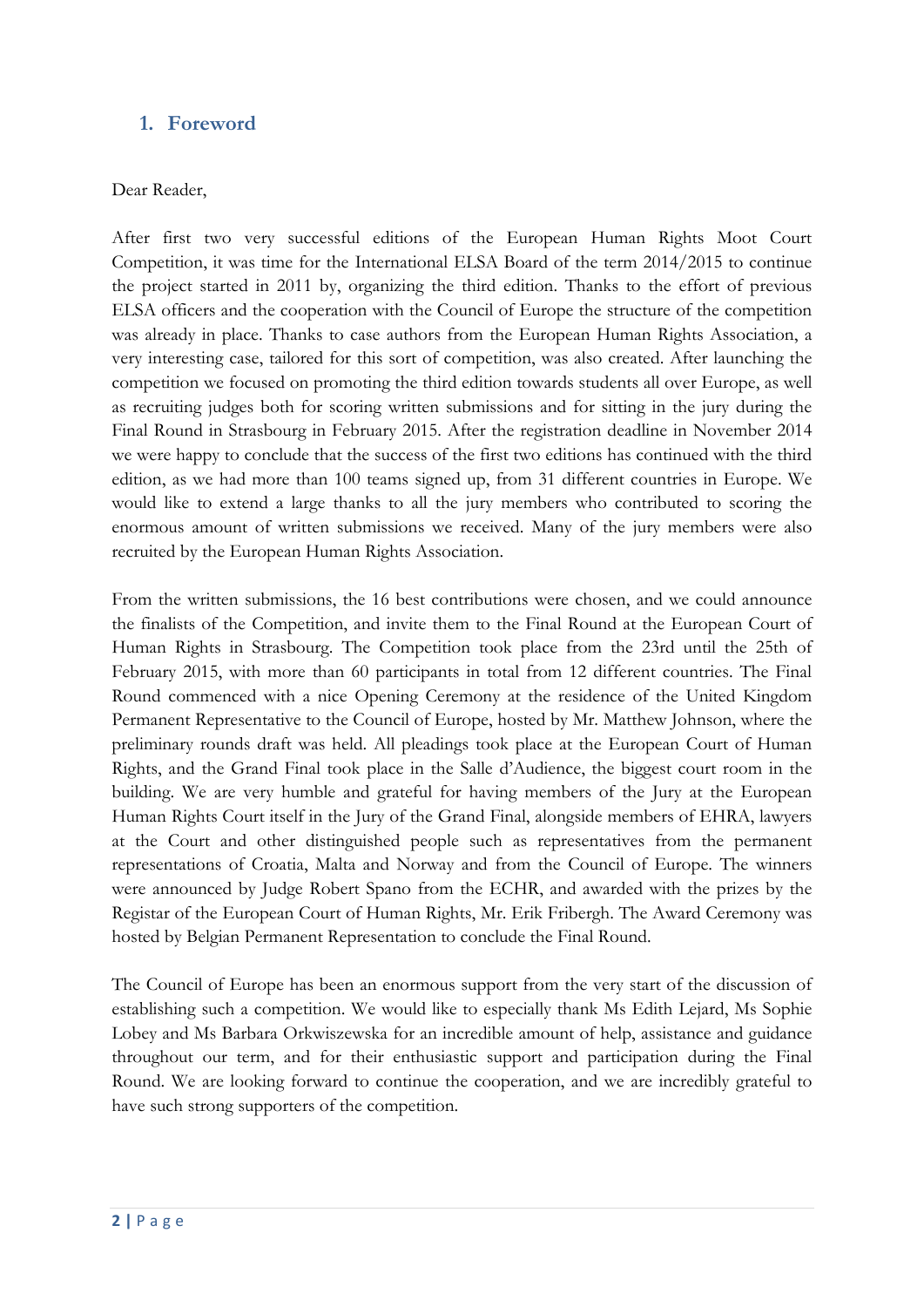The European Human Rights Moot Court Competition cannot take place without generous sponsors, and we would therefore like to express our gratitude towards the British, Norwegian and the Belgian Permanent Representations of the Council of Europe.

We are also very thankful for our cooperation with the European Human Rights Association, who not only provided us with this editions' case and the major part of the Jury, but also with help and guidance throughout the preparation process.

Lastly, I would like to thank my wonderful Organising Committee and Assistants, my very own hard working board and representatives of ELSA Strasbourg. Without their support throughout the year, as well as an immense effort during the Final Round in Strasbourg, this competition would not have been such a success. I am forever grateful for your help.

After receiving a large amount of positive feedback from jury members, participants and other stakeholders, we are now fully motivated to continue our work by preparing for the fourth edition of the competition together with the Council of Europe. I would like to thank once again everyone involved in the competition, as it has been a pleasure to work on this project for one year. Thanks to all those who participated, we were able to fulfil one of our main goals as an association, which is to increase the knowledge and awareness about human rights. With the experience from this edition and good input from our supporters and participants, we are now eager to implement small improvements in order to improve the competition further and hopefully contribute to a long lasting success.

Best wishes,

Janja Smithin

Vice President for Moot Court Competitions ELSA International 2014/2015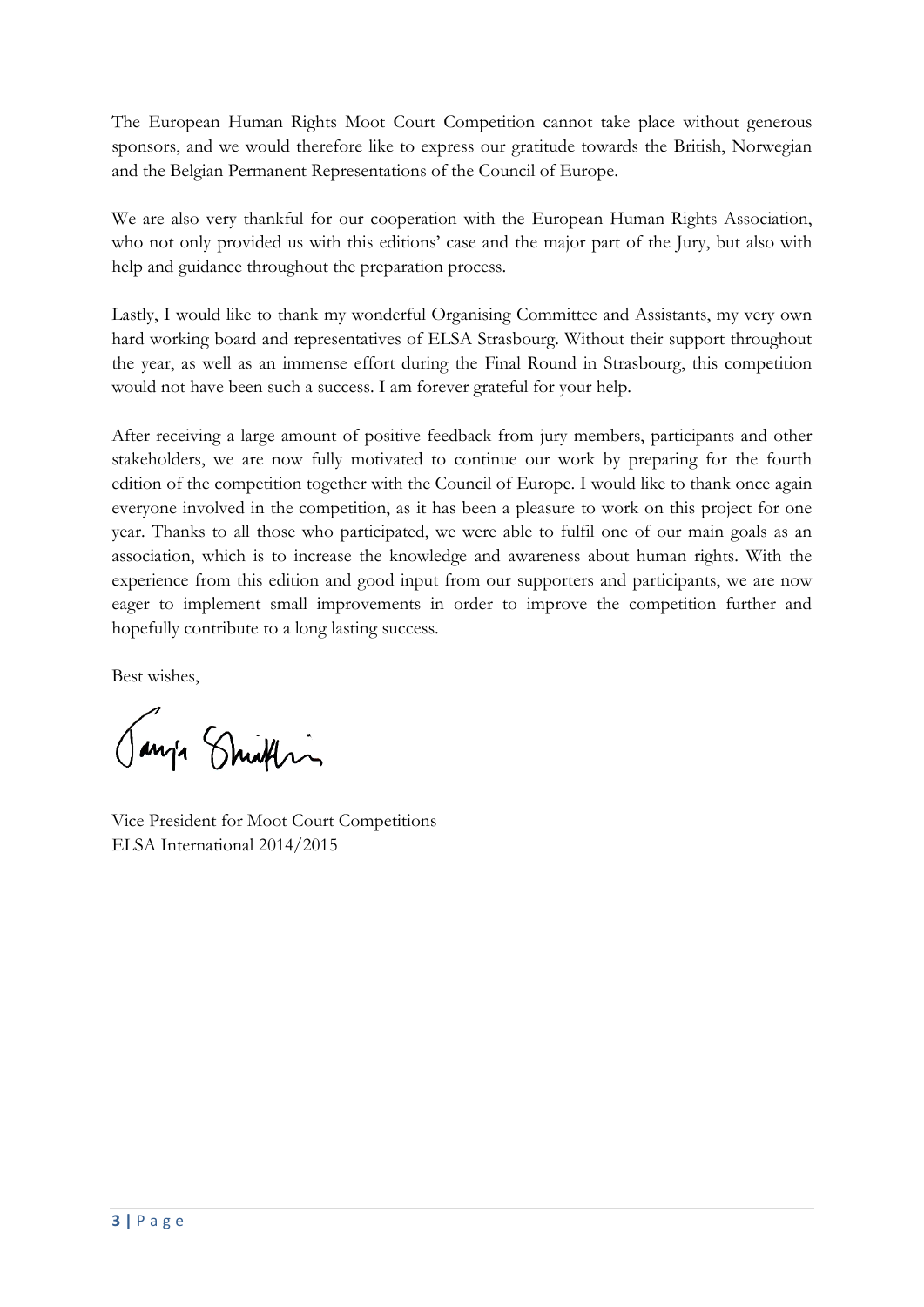## <span id="page-4-0"></span>**2. Overview of the competition**

The third edition of the European Human Rights Moot Court was launched on the 15<sup>th</sup> of August 2014. The clarification questions from the teams regarding the case were sent in and published during October and November, and the team registration was open until the 3<sup>rd</sup> of November 2014. The competition is twofold – firstly, there is a Europe-wide written phase in which the teams have to send in written submissions for the applicant and the respondent. The best 16 teams are chosen by Human Rights experts assessing the written submissions. From the 23<sup>rd</sup> to the 25<sup>th</sup> of February 2015 those 16 teams were invited to participate in the Final Round taking place at the European Court of Human Rights in Strasbourg, France. The teams had to plead on both sides of the case and the best 4 teams advanced to the Semi-Finals.

The Case, written by representatives of the European Human Rights Association, was dealing with the minority rights, notably LGBT right and their parental rights. Though being a fictitious case, the core of the case was based on real cases happening all over the world.

The case and all other important documents of the third edition can be found and downloaded on our website [www.humanrightsmootcourt.org.](http://www.humanrightsmootcourt.org/)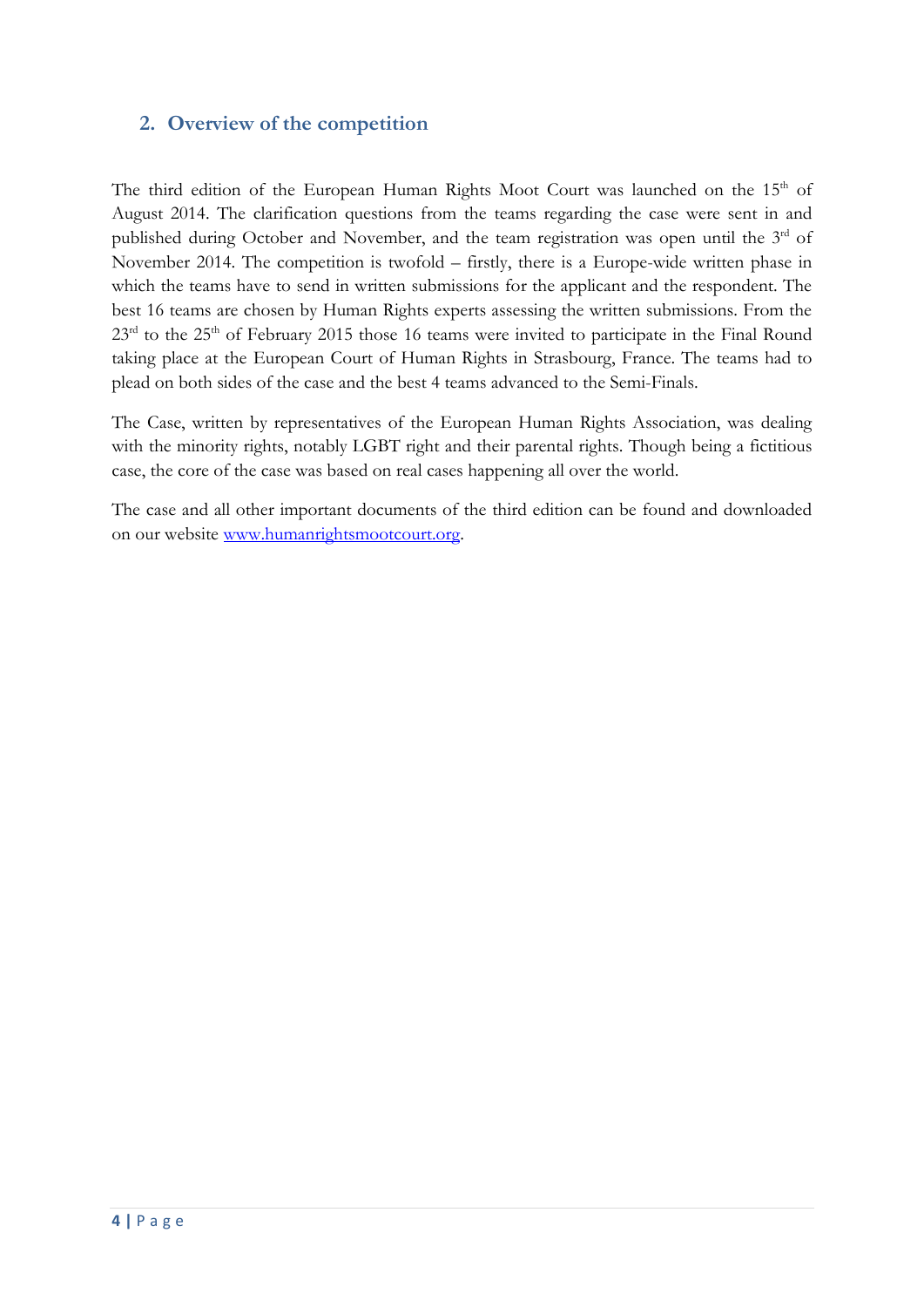## <span id="page-5-0"></span>**3. The Written Round**

In order to qualify for the Final Round in Strasbourg at the European Court of Human Rights, the teams had to send in Written Submissions for both sides of the case: the applicant and the respondent. The Jury, consisting of Human Rights experts from all over Europe, was assessing those Written Submissions from December to January in order to find the best teams. Out of the 106 registered team, in total 57 sent their written submissions. In January the Jury had made their decision and the best 16 teams were chosen.

The following tabula indicates the scores for each team and thus, the ranking. The Overall Score is calculated as follows: (scores applicant + scores respondent – penalty points) divided by 2. The highest possible score to reach was 40 points, the lowest 0.

| Ranking                 | Team<br>number | University                                                                   | Penalty<br>Points | Scores for<br>Applicant | Scores for<br>Respondent | Total<br>points |
|-------------------------|----------------|------------------------------------------------------------------------------|-------------------|-------------------------|--------------------------|-----------------|
| $\mathbf{1}$            | 082            | National and Kapodistrian<br>University of Athens,<br>Faculty of Law, Greece | $\overline{0}$    | 33,75                   | 33                       | 33,375          |
| $\overline{2}$          | 019            | The Graduate Institute,<br>International Law<br>Department, Switzerland      | $\overline{0}$    | 31,25                   | 34,5                     | 32,875          |
| 3                       | 007            | Higher School of<br>Economics, Faculty of Law,<br>Russia                     | 1,5               | 33,5                    | 33                       | 32,5            |
| 4                       | 046            | University of Essex, School<br>of Law, United Kingdom                        | $\mathbf{1}$      | 29,25                   | 35,5                     | 31,875          |
| 5                       | 015            | Maastricht University,<br>Faculty of Law, The<br>Netherlands                 | 0,5               | 31,75                   | 32,25                    | 31,75           |
| 6                       | 060            | Queen Mary, University of<br>London (School of Law),<br>United Kingdom       | $\mathbf{1}$      | 29,25                   | 34,25                    | 31,25           |
| $\overline{\mathbf{z}}$ | 045            | Uppsala University, Faculty<br>of Law, Sweden                                | $\overline{0}$    | 30                      | 32,5                     | 31,25           |
| 8                       | 023            | Fatih University Law<br>Faculty, Turkey                                      | 3,5               | 32,5                    | 32,75                    | 30,875          |
| 9                       | 022            | University of Zagreb,<br>Faculty of Law, Croatia                             | 1,5               | 26,25                   | 35                       | 29,875          |
| 10                      | 067            | West University of<br>Timisoara, Romania                                     | 0,5               | 30,75                   | 29                       | 29,625          |
| 11                      | 040            | Aristotle University of<br>Thessaloniki, Greece                              | 0,5               | 28,25                   | 29                       | 28,375          |
| 12                      | 011            | Vienna University of<br>Economics and Business,<br>Department of Public Law  | 1,5               | 26,25                   | 31,75                    | 28,25           |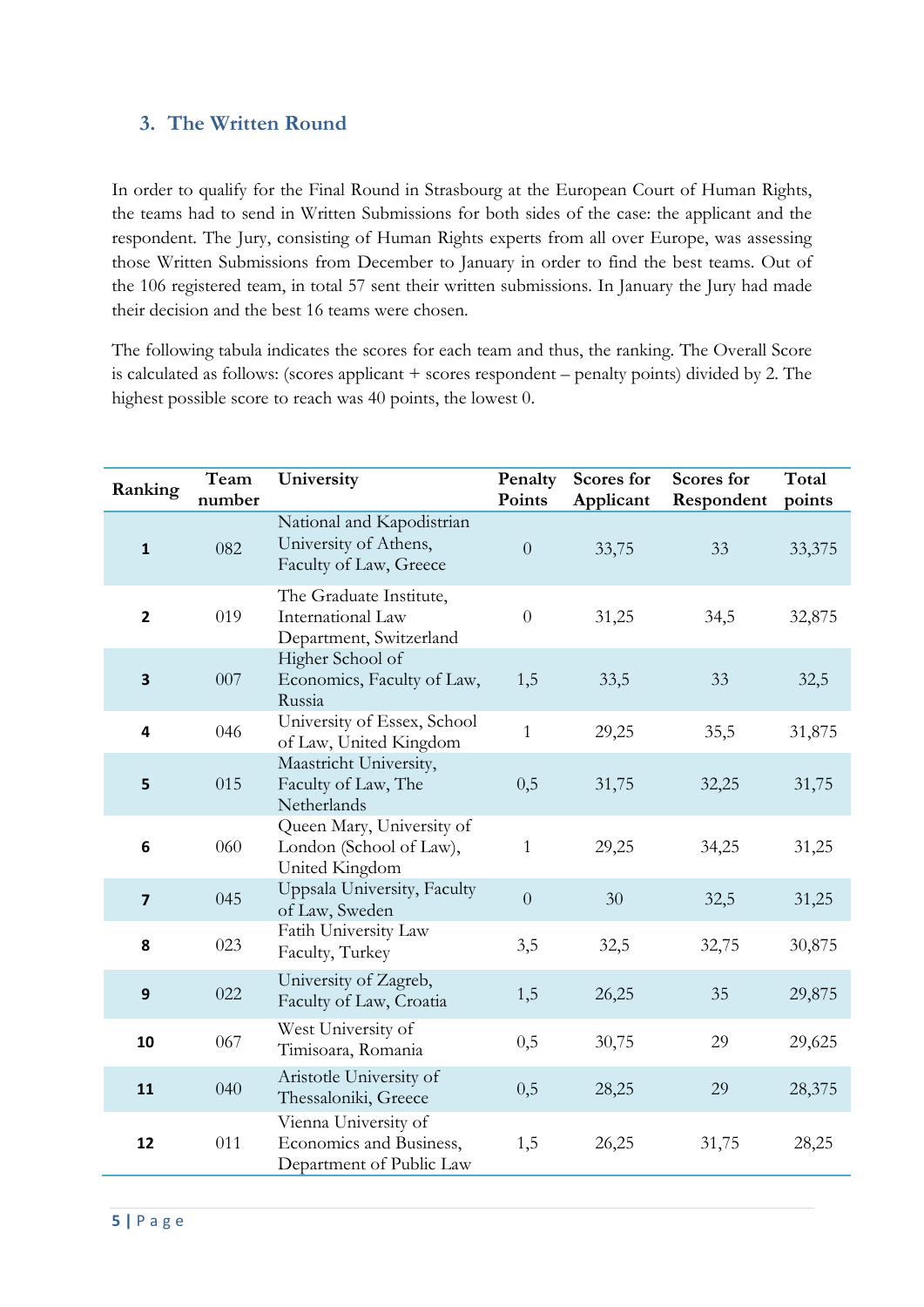|    |     | and Tax Law, Austria                                                                                                                           |                |       |       |        |
|----|-----|------------------------------------------------------------------------------------------------------------------------------------------------|----------------|-------|-------|--------|
|    |     | University of Oslo,                                                                                                                            |                |       |       |        |
| 13 | 003 | Faculty of Law, Norwegian<br>Center for Human Rights,                                                                                          | 2,5            | 32    | 26,25 | 27,875 |
|    |     | Norway<br>Tilburg University, Law                                                                                                              |                |       |       |        |
| 14 | 093 | School, The Netherlands<br>Universidad Pontificia                                                                                              | 0,5            | 33,75 | 22,5  | 27,875 |
| 15 | 006 | Comillas - ICADE (Law<br>Faculty), Spain                                                                                                       | $\mathbf{1}$   | 26,25 | 30,25 | 27,75  |
| 16 | 044 | Democritus University of<br>Thrace (DUTH), Greece                                                                                              | $\overline{2}$ | 21    | 35,5  | 27,25  |
| 17 | 080 | City University London,<br>United Kingdom                                                                                                      | $\overline{0}$ | 31,5  | 22,75 | 27,125 |
| 18 | 004 | Martin-Luther-Universität<br>Halle-Wittenberg, Germany                                                                                         | $\theta$       | 22    | 31,5  | 26,75  |
| 19 | 039 | University of Groningen,<br>Faculty of Law, The<br>Netherlands                                                                                 | $\overline{0}$ | 34,5  | 18,75 | 26,625 |
| 20 | 017 | University of Latvia,<br>Faculty of Law, Latvia                                                                                                | $\overline{2}$ | 21    | 34    | 26,5   |
| 21 | 020 | Moscow State Institute of<br><b>International Relations</b><br>(MGIMO - University) of<br>the Ministry of Foreign<br>Affairs of Russia, Russia | $\overline{0}$ | 32,5  | 20    | 26,25  |
| 22 | 104 | City University London,<br>School of Law, United<br>Kingdom                                                                                    | $\overline{4}$ | 30,75 | 23,75 | 25,25  |
| 23 | 026 | University of Lodz, Poland                                                                                                                     | $\overline{3}$ | 24,25 | 28,75 | 25     |
| 24 | 036 | Aberdeen Univesity,<br>Faculty of Law, United<br>Kingdom                                                                                       | 3,5            | 26,75 | 25    | 24,125 |
| 25 | 034 | Nicolaus Copernicus<br>University, Faculty of Law<br>and Administration, Poland                                                                | 9,5            | 25,75 | 31,25 | 23,75  |
| 26 | 024 | Comenius University in<br>Bratislava Faculty of Law,<br>Slovakia                                                                               | $\sqrt{2}$     | 23,25 | 24,25 | 22,75  |
| 27 | 043 | University of Trento,<br>Faculty of Law, Italy                                                                                                 | $\overline{7}$ | 30,5  | 21,5  | 22,5   |
| 28 | 077 | City University, Faculty of<br>Law, United Kingdom                                                                                             | $\theta$       | 19    | 25,75 | 22,375 |
| 29 | 086 | University of Wrocław,<br>Faculty of Law,<br>Administration and<br>Economics, Poland                                                           | 5              | 17,5  | 31,25 | 21,875 |
| 30 | 021 | University of Graz, Faculty<br>of Law, Austria                                                                                                 | $\overline{0}$ | 18    | 25,5  | 21,75  |
| 31 | 097 | University of Tirana, Law                                                                                                                      | 3,5            | 22,75 | 24    | 21,625 |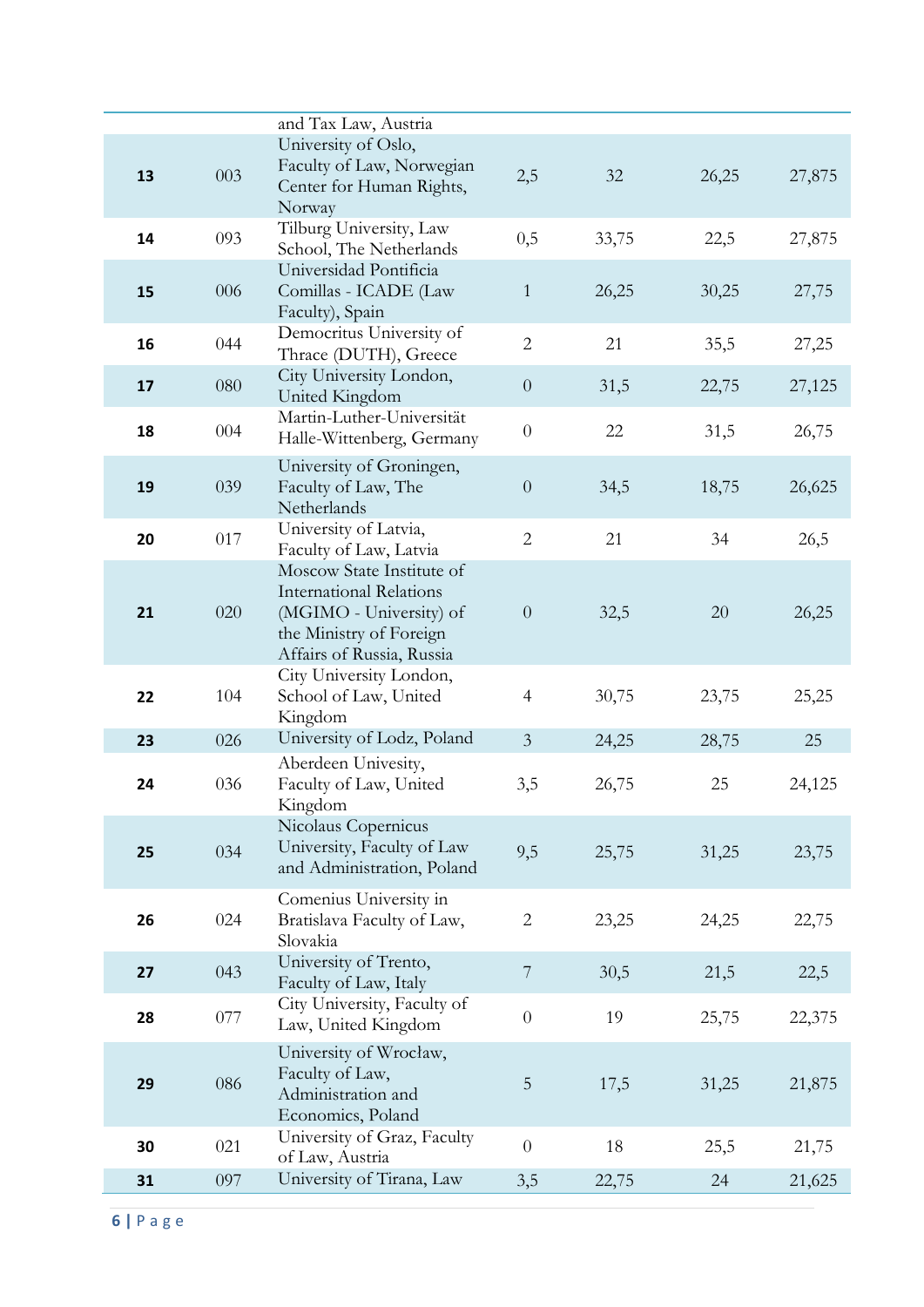|    |     | Faculty, Albania                                                                                                |                  |       |       |        |
|----|-----|-----------------------------------------------------------------------------------------------------------------|------------------|-------|-------|--------|
| 32 | 054 | University of Nis Law<br>faculty, Serbia                                                                        | 9,5              | 24,5  | 27,75 | 21,375 |
| 33 | 035 | Durham University Law<br>School, United Kingdom                                                                 | 3,5              | 30,5  | 15    | 21     |
| 34 | 048 | Ludwig - Maximilians -<br>Universität München,<br>Faculty of Law, Germany                                       | $\theta$         | 19,75 | 20,25 | 20     |
| 35 | 049 | Antalya International<br>University, Law, School,<br>Turkey                                                     | $\boldsymbol{0}$ | 28,5  | 11,25 | 19,875 |
| 36 | 071 | Armenian (Slavonic)<br>University, Armenia                                                                      | 1,5              | 28    | 12,5  | 19,5   |
| 37 | 057 | Alexandru Ioan Cuza<br>University Iasi, Faculty of<br>Law, Romania                                              | $\mathbf{2}$     | 20    | 20,43 | 19,215 |
| 38 | 037 | University of Surrey, School<br>of Law, United Kingdom                                                          | $\overline{2}$   | 15    | 24,75 | 18,875 |
| 39 | 084 | University of Kent, Kent<br>Law School, United<br>Kingdom                                                       | $\mathbf 5$      | 22    | 20,5  | 18,75  |
| 40 | 076 | Gray's Inn (Education<br>Department), United<br>Kingdom                                                         | $\boldsymbol{0}$ | 15,5  | 21,5  | 18,5   |
| 41 | 106 | Adam Mickiewicz's<br>University, Poland                                                                         | $\overline{2}$   | 14,5  | 24    | 18,25  |
| 42 | 030 | Zaporizhzhya national<br>university, Faculty of Law,<br>Ukraine                                                 | $\mathbf{1}$     | 8,75  | 28    | 17,875 |
| 43 | 055 | National Research<br>University "Higher School<br>of Economics" Saint-<br>Petersburg, Faculty of Law,<br>Russia | $\theta$         | 14,25 | 20,5  | 17,375 |
| 44 | 042 | Charles University in<br>Prague, Faculty of Law,<br>Czech Republic                                              | 8                | 25    | 17    | 17     |
| 45 | 066 | La Sapienza University of<br>Rome Faculty of Law, Italy                                                         | 5                | 13,5  | 19    | 13,75  |
| 46 | 078 | Waterford Institute of<br>Technology, Ireland                                                                   | $\mathbf{1}$     | 9     | 19    | 13,5   |
| 47 | 032 | Kutafin Moscow State Law<br>University, The<br>International Law Institute,<br>Russia                           | $\mathbf{1}$     | 15    | 12    | 13     |
| 48 | 069 | Belarusian State University,<br>Faculty of International<br>Relations, Belarus                                  | $\theta$         | 15,75 | 9,25  | 12,5   |
| 49 | 053 | Jagiellonian University in<br>Krakow, Poland                                                                    | $8\,$            | 16,5  | 16,25 | 12,375 |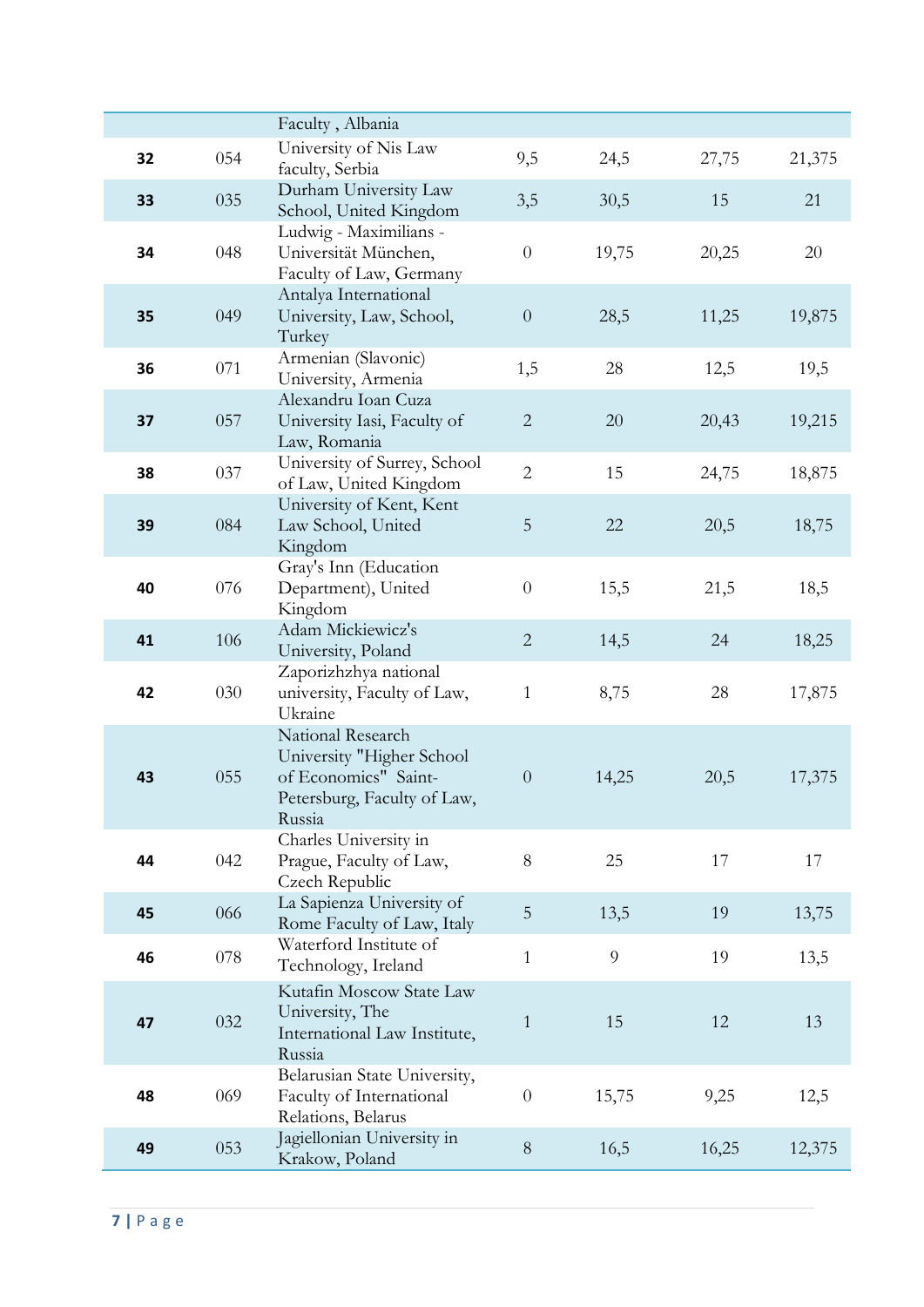| 50 | 031 | Moscow State Institute of<br>International Relations<br>(MGIMO - University) of<br>the Ministry of Foreign<br>Affairs of Russia, Russia | $\mathbf{1}$   | 10,5 | 15   | 12,25  |
|----|-----|-----------------------------------------------------------------------------------------------------------------------------------------|----------------|------|------|--------|
| 51 | 027 | La Sapienza<br>Giurisprudenza, Italy                                                                                                    | 1,5            | 20   | 3,25 | 10,875 |
| 52 | 058 | University of Pisa, Law,<br>Italy                                                                                                       | $\mathbf{1}$   | 3,75 | 17   | 9,875  |
| 53 | 063 | Tbilisi State University,<br>Faculty of Law, Georgia                                                                                    | 8,5            | 20,5 | 7,5  | 9,75   |
| 54 | 107 | University of Strasbourg,<br>Faculty of Law, France                                                                                     | $\overline{2}$ | 10   | 10   | 9      |
| 55 | 072 | National university "Odesa<br>law academy", Faculty of<br>international legal relations,<br>Ukraine                                     | 7,5            | 15   | 10   | 8,75   |
| 56 | 052 | Univeristy of Pisa, Law<br>Department, Italy                                                                                            | 6              | 10   | 10   | 7      |
| 57 | 103 | Kozminski University, Law,<br>Poland                                                                                                    | $\overline{0}$ | 7    | 4,25 | 5,625  |

### **•** Best Written Submissions: Applicant

National and Kapodistrian University of Athens, Faculty of Law, Greece: 33.75 Tilburg University, Law School, Netherlands: 33.75

# x **Best Written submission: Respondent**

University of Essex, School of Law, UK: 35.5 Democritus University of Thrace (DUTH), Greece: 35.5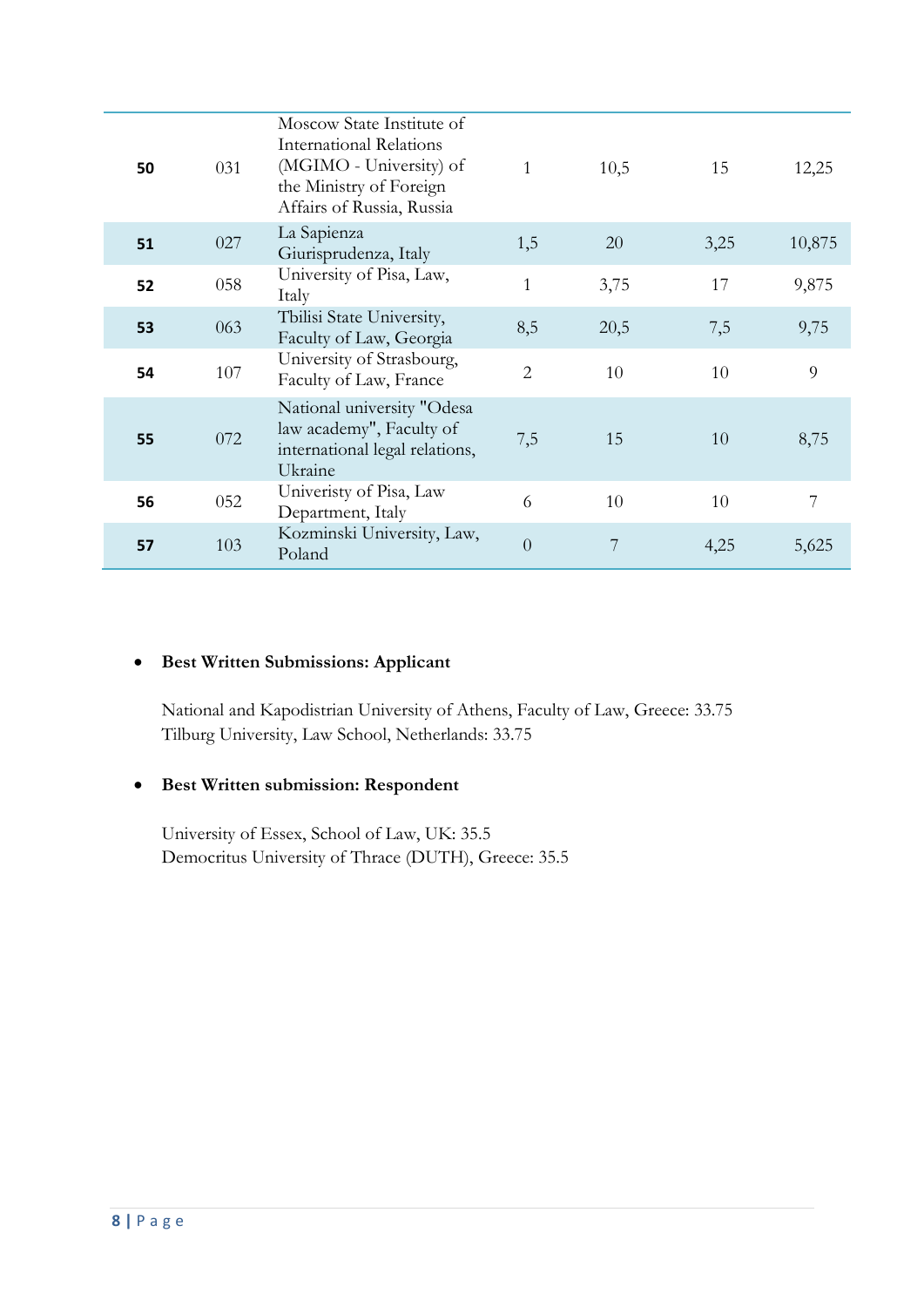## <span id="page-9-0"></span>**4. The Final Round**

The best 16 teams chosen out of 106 registered teams had the unique opportunity to come to Strasbourg, France and plead at the European Court of Human Rights from the 23<sup>rd</sup> to the 25<sup>th</sup> of February 2015.

On the  $23<sup>th</sup>$  and  $24<sup>th</sup>$  the teams had to plead on both sides in the preliminary rounds. In each pleading 3 Jury Members were present. Out of all the given scores, the best 4 teams were announced and invited to participate in the Semi-Finals on the 25<sup>th</sup>. After long deliberations of the Jury, the Finalists, National and Kapodistrian University, Athens, Greece and University of Essex, School of Law, United Kingdom, have been chosen. In front of a Jury consisting of 9 Judges, the teams were pleading in the Salle d'Audiences, the biggest hearing room in the Court. During the Award Ceremony on the  $25<sup>th</sup>$ , the winners, runner-up, best orator and best written submission were awarded by the prizes by the Registar of the European Court of Human Rights, Mr. Erik Fribergh.

The following tabula shows the ranking of the teams after the first two preliminary rounds. The scores of the Written Submissions did not count, only the ones obtained during the oral pleadings.

## <span id="page-9-1"></span>**4.1 Team Ranking**

#### <span id="page-9-2"></span>**a) The Preliminary Rounds**

In each pleading 3 Judges were assessing the teams. Each judge was assessing each based on four different individual criteria, all weighting 25%:

- **1. COMMAND OF THE ISSUES:** Recognition, displaying, weighing and proper analysis of legal issues.
- **2. ARGUMENTATION:** Logic, reasoning, persuasiveness of arguments; Ability to analogise with legal or general scenarios; Rebuttal/Sur-rebuttal is correctly utilised.
- **3. LEGAL ANALYSIS:** Identification, knowledge, understanding, analysis of the applicable treaties/law and jurisprudence.
- **4. STYLE:** Organisation and structure of arguments; Response to Panellist questions; Eloquence and clarity of presentation; Teamwork, time management.

The highest possible score to reach was 40 points, the lowest 0. Scores for applicant and scores for respondent are thus calculated by summing up the points for each criterion and then divided by 4. Overall Scores marks the sum up of the applicant and respondent scores divided by 2.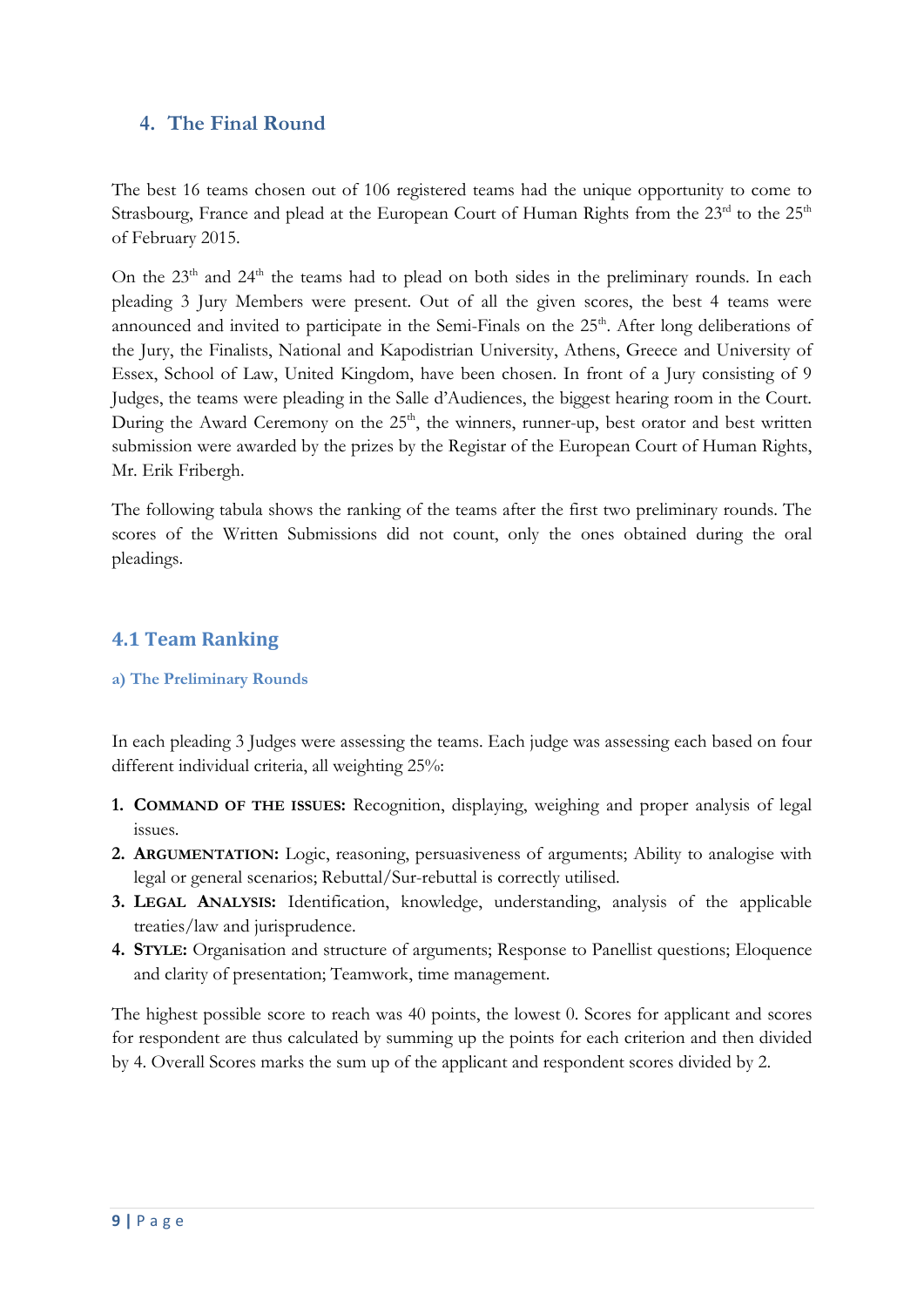| <b>Ranking</b>          | Team | <b>University</b>                                                            | <b>Scores</b><br><b>Applicant</b> | <b>Scores</b><br>Respondent | <b>Overall</b><br><b>Scores</b> |
|-------------------------|------|------------------------------------------------------------------------------|-----------------------------------|-----------------------------|---------------------------------|
| $\mathbf{1}$            | 082  | National and Kapodistrian<br>University of Athens,<br>Faculty of Law, Greece | 35,33333333                       | 31,91666667                 | 33,625                          |
| $\overline{2}$          | 067  | West University of<br>Timisoara, Romania                                     | 30,41666667                       | 36,41666667                 | 33,41666667                     |
| $\mathbf{3}$            | 006  | Universidad Pontificia<br>Comillas - ICADE                                   | 33,08333333                       | 31                          | 32,04166667                     |
| $\overline{\mathbf{4}}$ | 046  | University of Essex, School<br>of Law, United Kingdom                        | 31,75                             | 30,91666667                 | 31,33333333                     |
| 5                       | 015  | Maastricht University,<br>Faculty of Law, The<br>Netherlands                 | 34,25                             | 26,75                       | 30,5                            |
| 6                       | 003  | University of Oslo                                                           | 25,33333333                       | 34.58333333                 | 29,95833333                     |
| $\overline{7}$          | 019  | The Graduate Institute,<br>Geneva, Switzerland                               | 32,25                             | 26                          | 29,125                          |
| 8                       | 011  | Vienna University of<br><b>Economics and Business</b>                        | 31,91666667                       | 23,83333333                 | 27,875                          |
| 9                       | 022  | University of Zagreb,<br>Faculty of Law, Croatia                             | 28,83333333                       | 26,333333333                | 27,58333333                     |
| 10                      | 045  | University of Uppsala,<br>Faculty of Law, Sweden                             | 32,08333333                       | 21,75                       | 26,91666667                     |
| 11                      | 060  | Queen Mary, University of<br>London, School of Law,<br>United Kingdom        | 22,08333333                       | 30,583333333                | 26,33333333                     |
| 12                      | 093  | Tilburg University, Law<br>School, The Netherlands                           | 28                                | 23,91666667                 | 25,95833333                     |
| 13                      | 040  | Aristotle University of<br>Thessaloniki, Greece                              | 26,33333333                       | 21,83333333                 | 24,08333333                     |
| 14                      | 044  | Democritus University of<br>Thrace (DUTH), Greece                            | 23,25                             | 17,25                       | 21,08333333                     |
| 15                      | 007  | Higher School of<br>Economics, Faculty of<br>Law, Russia                     | 16, 16666667                      | 21,333333333                | 18,75                           |
| 16                      | 023  | Fatih University, Law<br>Faculty, Turkey                                     | 14,5                              | 17,08333333                 | 15,79166667                     |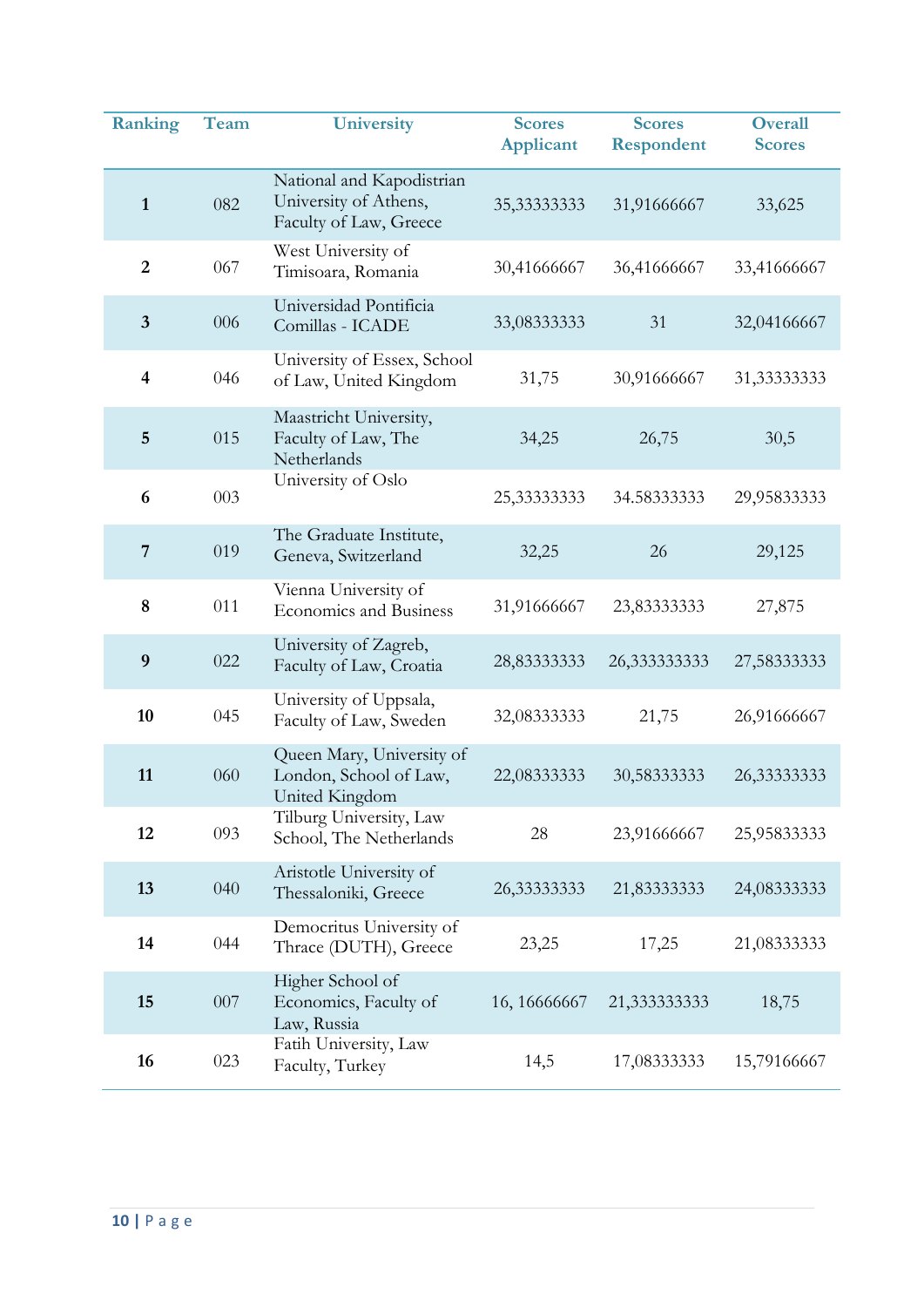#### <span id="page-11-0"></span>**b) Semi-Final**

In each Semi-Final teams were assessed by 5 Judges. The assessment criteria are the same. The winner of each Semi-Final qualified for the Grand Final.

Semi-Final 1

| Team | University                                          | Role       | <b>Scores</b> |
|------|-----------------------------------------------------|------------|---------------|
| 067  | West University<br><b>O</b> t<br>Timisoara, Romania | Applicant  | 31,3          |
| 046  | University of Essex,<br>School of Law, UK           | Respondent | 34,35         |

#### Semi-Final 2

| Team | University                                             | Role       | <b>Scores</b> |
|------|--------------------------------------------------------|------------|---------------|
| 082  | National and Kapodistrian<br>University Athens, Greece | Applicant  | 37.9          |
| 006  | Universidad Pontificia<br>Comillas - ICADE, Spain      | Respondent | 32,85         |

#### <span id="page-11-1"></span>**c) Grand Final**

In total 9 Judges were judging in the Grand Final. The assessment criteria are the same.

| Team | University                                                   | Role       | <b>Scores</b> |
|------|--------------------------------------------------------------|------------|---------------|
| 082  | National and Kapodistrian<br>University of Athens,<br>Greece | Applicant  | 30,25         |
| 046  | University of Essex, School<br>of Law, United Kingdom        | Respondent | 22,25         |

- x **Winner** Team 082, National and Kapodistrian University of Athens, Greece
- x **Runner-up** Team 046, University of Essex, School of Law, United Kingdom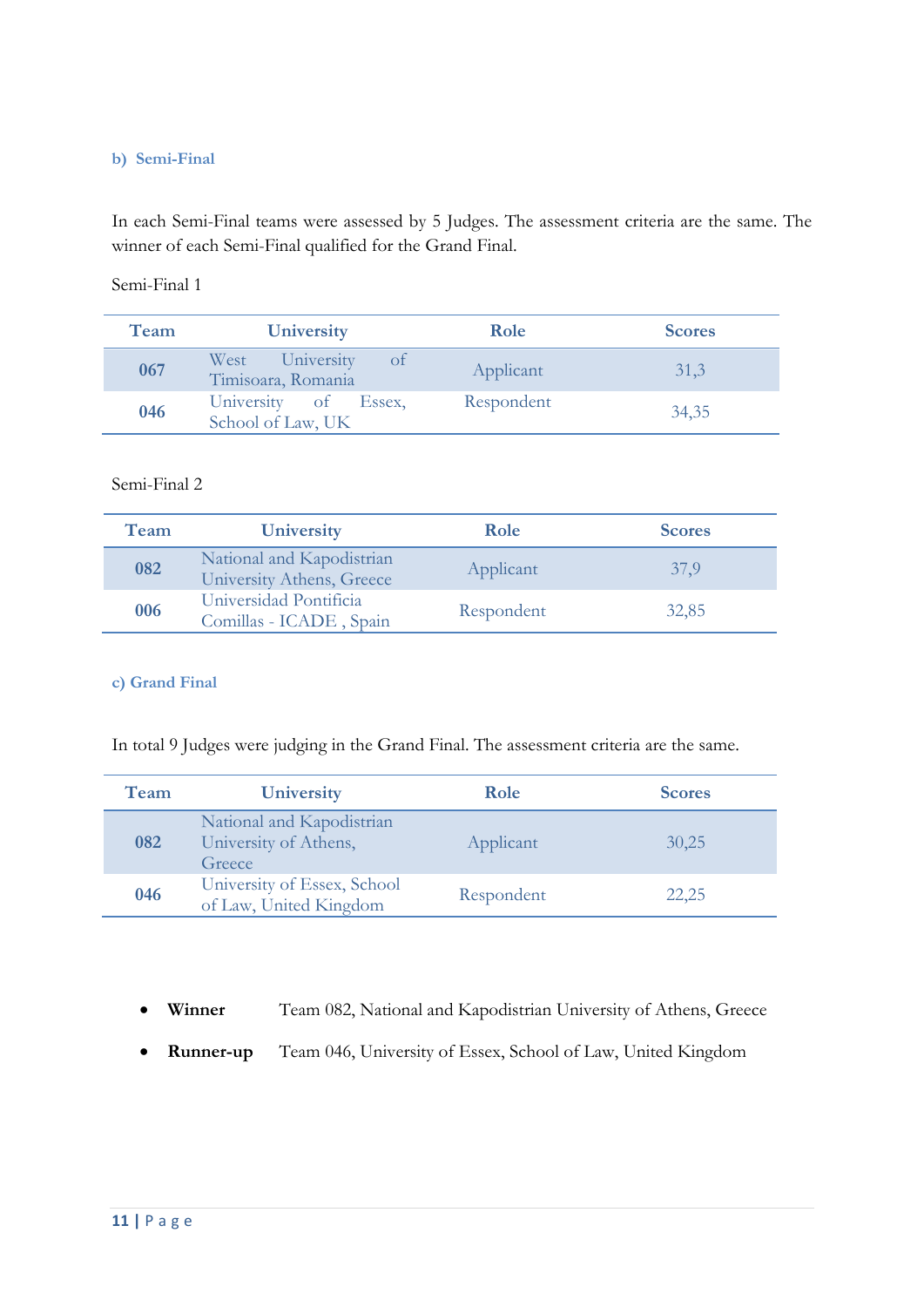## <span id="page-12-0"></span>**4.2 Speakers Ranking**

A minimum of two team members and a maximum of three team members presented their team's main oral pleading. Each orator had to speak for at least seven (7) minutes during the main pleading. If the orator spoke less than 7 minutes, even though (s)he was scored, the points were not taken into the account when calculating the scores for the Best orator award nor were they reflected in the ranking bellow.

#### <span id="page-12-1"></span>**a) Individual orator scores after the preliminary rounds**

Individual results after preliminary rounds (calculated on the basis of overall preliminary round average (sum of the scores the role of the applicant and respondent divided by 2).

| <b>Ranking</b>          | Team | <b>Name</b>                                | <b>Scores</b> |
|-------------------------|------|--------------------------------------------|---------------|
| $\mathbf{1}$            | 093  | Fernanda Graeff Machry                     | 33,04166667   |
| $\overline{2}$          | 006  | Miriam Gutierrez Martin                    | 32,75         |
| 3                       | 082  | Myrto Stavridi                             | 32,29166667   |
| $\overline{\mathbf{4}}$ | 006  | Carlota Fernandez de la Cancela<br>Sardina | 30,66666667   |
| 5                       | 022  | Nika Petic                                 | 30,16666667   |
| 6                       | 006  | Teresa Checa Garcia-Recio                  | 30            |
| 7                       | 019  | Vera Piovesan                              | 29,08333333   |
| 8                       | 019  | David Westenfelder                         | 28,875        |
| 9                       | 045  | Alexander Ottosson                         | 27,79166667   |
| 10                      | 019  | Evin Durmaz                                | 27,625        |
| 11                      | 022  | Tihana Tucakovic                           | 26,83333333   |
| 12                      | 093  | Maxime van Gerven                          | 25,83333333   |
| 13                      | 040  | Alexia-Nefeli Douma                        | 25,16666667   |
| 14                      | 045  | Johannes Haglund                           | 24,83333333   |
| 15                      | 022  | Martina Refi Homolak                       | 24,375        |
| 16                      | 007  | Polina Gligen                              | 22,08333333   |
| 17                      | 045  | Daniela Demirtas                           | 21,83333333   |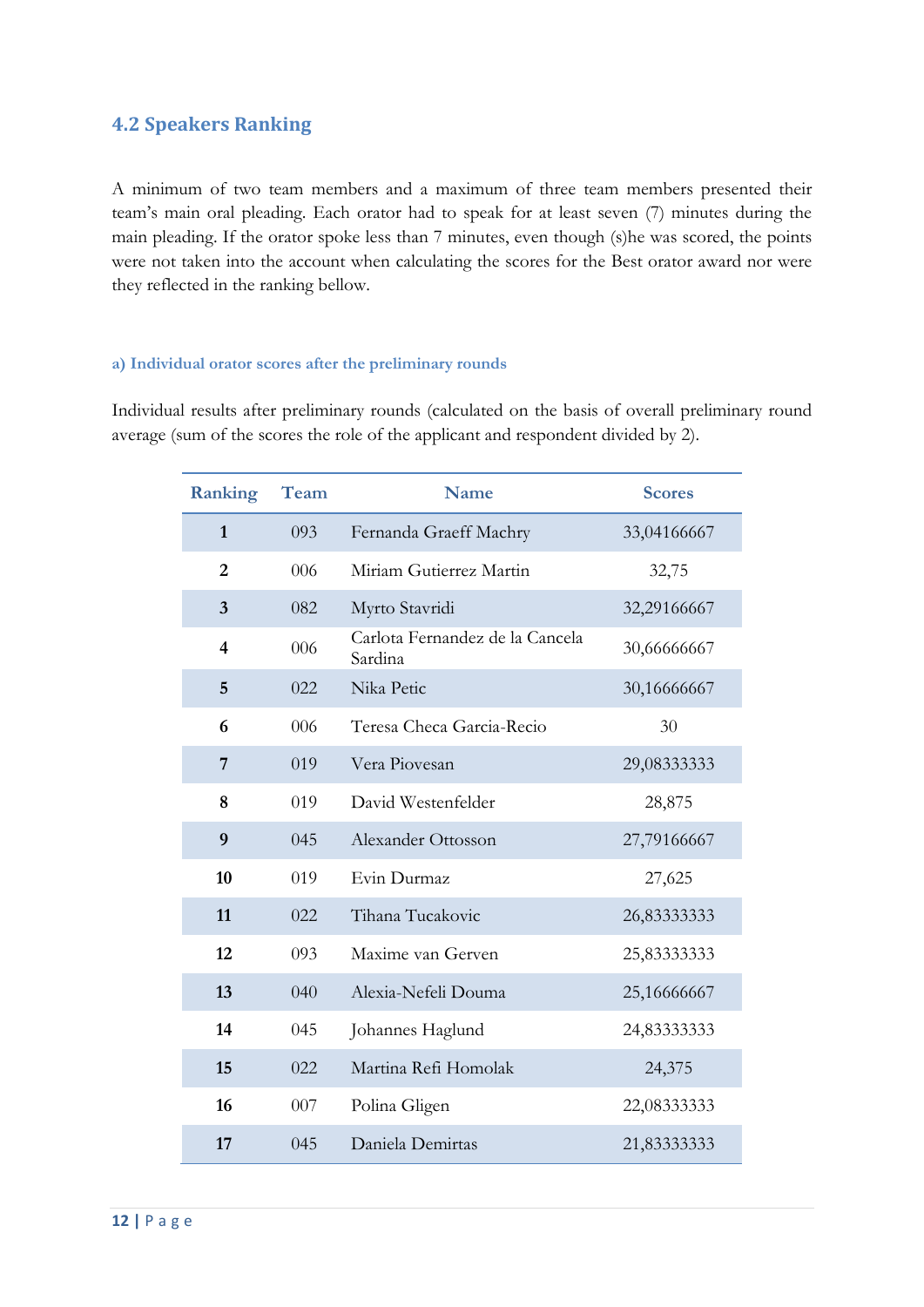| 18 | 067 | Astrid Maria Bolea       | 18,58333333 |
|----|-----|--------------------------|-------------|
| 19 | 015 | Sahar Sverdlov           | 18,28333333 |
| 20 | 003 | Daniela Kistler          | 18,08333333 |
| 21 | 067 | Roxana Ioana Jinaru      | 16,91666667 |
| 22 | 082 | Styliani Mavrommati      | 16,91666667 |
| 23 | 046 | Marte Lund Johannessen   | 16,75       |
| 24 | 046 | Dimitra Serafeimidi      | 16,66666667 |
| 25 | 011 | Christian Inmenn         | 16,20833333 |
| 26 | 015 | Theano Karanikioti       | 16,125      |
| 27 | 011 | Daniela Bittner          | 15,45833333 |
| 28 | 003 | Emilia Ramazanova        | 15,41666667 |
| 29 | 060 | James Alao               | 15,41666667 |
| 30 | 046 | Lisa O'Boyle             | 15,25       |
| 31 | 060 | Phillippa White          | 15,20833333 |
| 32 | 067 | Izabella Kadar           | 14,95833333 |
| 33 | 015 | Sara Hadzic              | 14,75       |
| 34 | 046 | Elena Maren Dietenberger | 14,45833333 |
| 35 | 011 | Marc-Phillip Tschernitz  | 14,33333333 |
| 36 | 067 | Paul Suta                | 14,16666667 |
| 37 | 023 | Muhammed Nurbaki Kasikci | 14          |
| 38 | 046 | Gohar Hakobyan           | 13,54166667 |
| 39 | 003 | Alfonso Calcáneo Sánchez | 12,83333333 |
| 40 | 040 | Pinelopi Maria Brifa     | 12,33333333 |
| 41 | 015 | Clara Decamps            | 12,125      |
| 42 | 011 | Astrid Wurm              | 11,54166667 |
| 43 | 060 | Juliette Guiot           | 11,375      |
| 44 | 003 | Dorina Damsa             | 11,125      |
| 45 | 060 | Genevieve King           | 11,04166667 |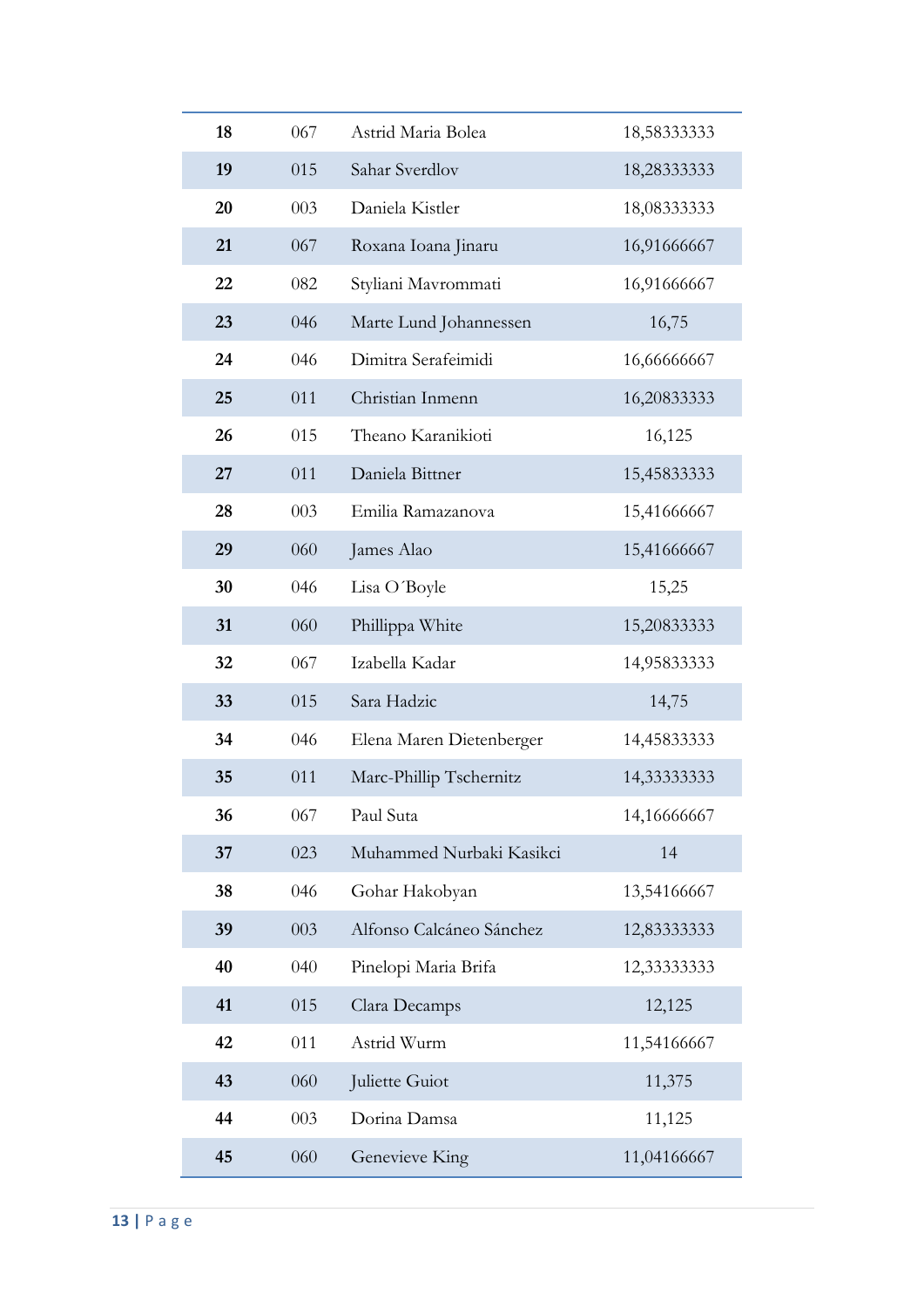| 46 | 007 | Elena Cherkasova      | 11          |
|----|-----|-----------------------|-------------|
| 47 | 040 | Ioannis Petros        | 10,5        |
| 48 | 044 | Eirini Koutsoukou     | 10,5        |
| 49 | 007 | Bike Gyulmagomedova   | 10,08333333 |
| 50 | 044 | Aikaterini Gkamagka   | 10,08333333 |
| 51 | 044 | Evangelia Pappa       | 9,75        |
| 52 | 093 | Adrian Luca Zacharias | 9,5         |
| 53 | 007 | Veniamin Geynbikhner  | 9,208333333 |
| 54 | 044 | Foteinos Gaitanakis   | 7,875       |
| 55 | 023 | Semra Bayik           | 7,083333333 |

## <span id="page-14-0"></span>**b) Individual orator scores overall**

This ranking represents overall scores, i.e. it is based on the following formula:

| <b>Ranking</b> | Team | <b>Name</b>                                | <b>Scores</b> |
|----------------|------|--------------------------------------------|---------------|
| $\mathbf{1}$   | 082  | Myrto Stavridi                             | 25,31791667   |
| $\overline{2}$ | 082  | Dimitra Serafeimidi                        | 21,24416667   |
| 3              | 046  | Marte Lund Johannessen                     | 20,255        |
| 4              | 006  | Miriam Gutierrez Martin                    | 16,625        |
| 5              | 006  | Carlota Fernandez de la Cancela<br>Sardina | 15,89166667   |
| 6              | 046  | Gohar Hakobyan                             | 15,68541667   |
| 7              | 006  | Teresa Checa Garcia-Recio                  | 15,425        |
| 8              | 067  | Astrid Maria Bolea                         | 12,17083333   |
| 9              | 067  | Izabella Kadar                             | 11,66458333   |
| 10             | 093  | Fernanda Graeff Machry                     | 8,260416667   |
| 11             | 022. | Nika Petic<br>7,541666667                  |               |
| 12             | 019  | Vera Piovesan<br>7,270833333               |               |

(Preliminary round Applicant and Respondent + Semi Final + Grand Final) divided by 4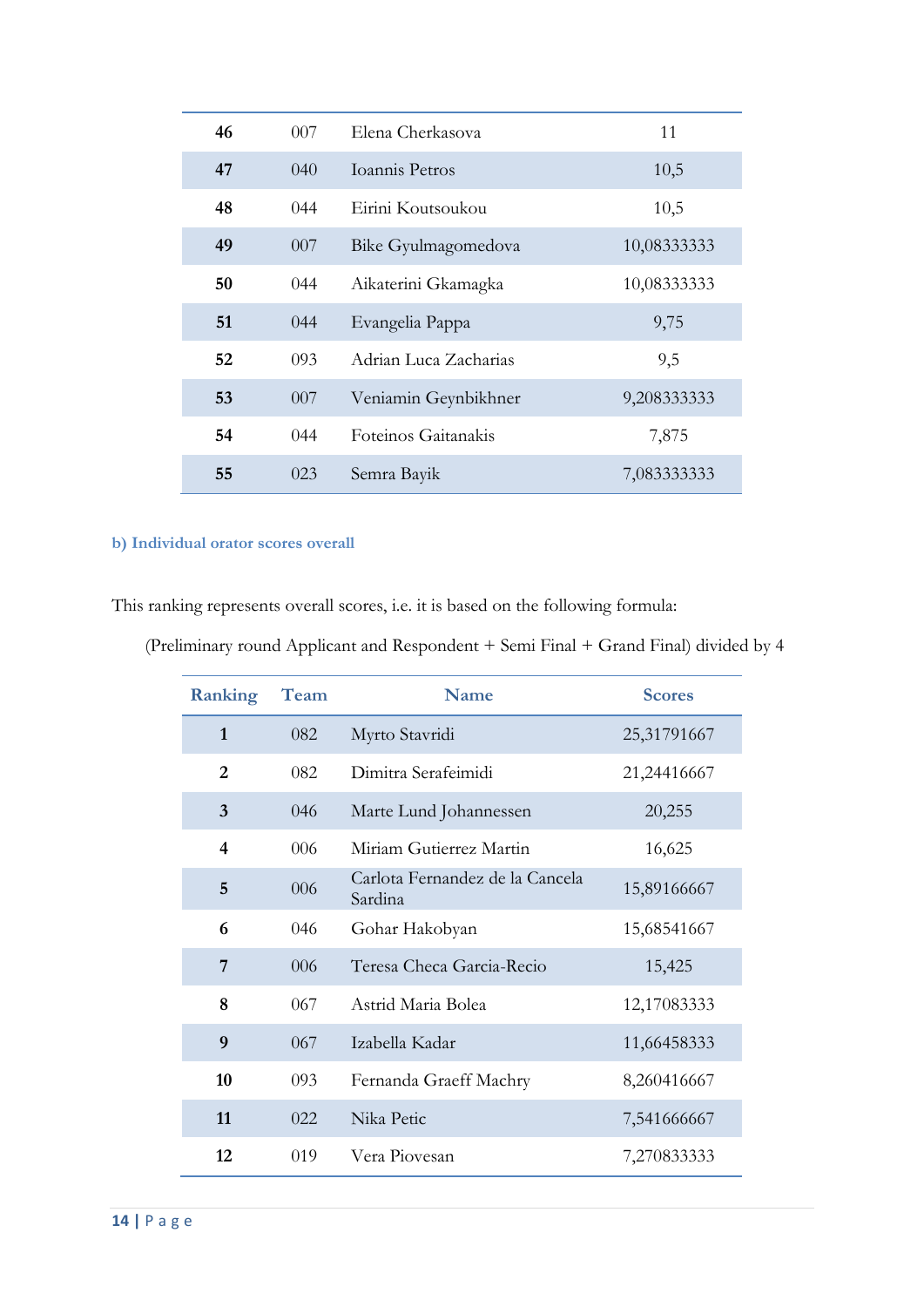| 13 | 019                    | David Westenfelder<br>7,21875           |             |  |
|----|------------------------|-----------------------------------------|-------------|--|
| 14 | 045                    | 6,947916667<br>Alexander Ottosson       |             |  |
| 15 | 019                    | Evin Durmaz                             | 6,90625     |  |
| 16 | 022                    | Tihana Tucakovic                        | 6,708333333 |  |
| 17 | 093                    | Maxime van Gerven                       | 6,458333333 |  |
| 18 | 040                    | Alexia-Nefeli Douma                     | 6,291666667 |  |
| 19 | 045                    | Johannes Haglund                        | 6,208333333 |  |
| 20 | 022                    | Martina Refi Homolak                    | 6,09375     |  |
| 21 | 007                    | Polina Gligen<br>5,520833333            |             |  |
| 22 | 045                    | Daniela Demirtas<br>5,458333333         |             |  |
| 23 | Shahar Sverdlov<br>015 |                                         | 4,570833333 |  |
| 24 | 003                    | Daniela Kistler<br>4,520833333          |             |  |
| 25 | 067                    | Roxana Ioana Jinaru                     | 4,229166667 |  |
| 26 | 082                    | Styliani Mavrommati                     | 4,229166667 |  |
| 27 | 011                    | Christian Inmenn                        | 4,052083333 |  |
| 28 | 015                    | Theano Karanikioti                      | 4,03125     |  |
| 29 | 011                    | Daniela Bittner                         | 3,864583333 |  |
| 30 | 003                    | 3,854166667<br>Emiliya Ramazanova       |             |  |
| 31 | 060                    | James Alao<br>3,854166667               |             |  |
| 32 | 046                    | Lisa O'Boyle<br>3,8125                  |             |  |
| 33 | 060                    | Phillippa White<br>3,802083333          |             |  |
| 34 | 015                    | Sara Hadzic                             | 3,6875      |  |
| 35 | 046                    | Elena Maren Dietenberger<br>3,614583333 |             |  |
| 36 | 011                    | Marc-Phillip Tschernitz<br>3,583333333  |             |  |
| 37 | 067                    | Paul Suta<br>3,541666667                |             |  |
| 38 | 023                    | Muhammed Nurbaki Kasikci<br>3,5         |             |  |
| 39 | 003                    | Alfonso Calcáneo Sánchez                | 3,208333333 |  |
| 40 | 040                    | Pinelopi Maria Brifa                    | 3,083333333 |  |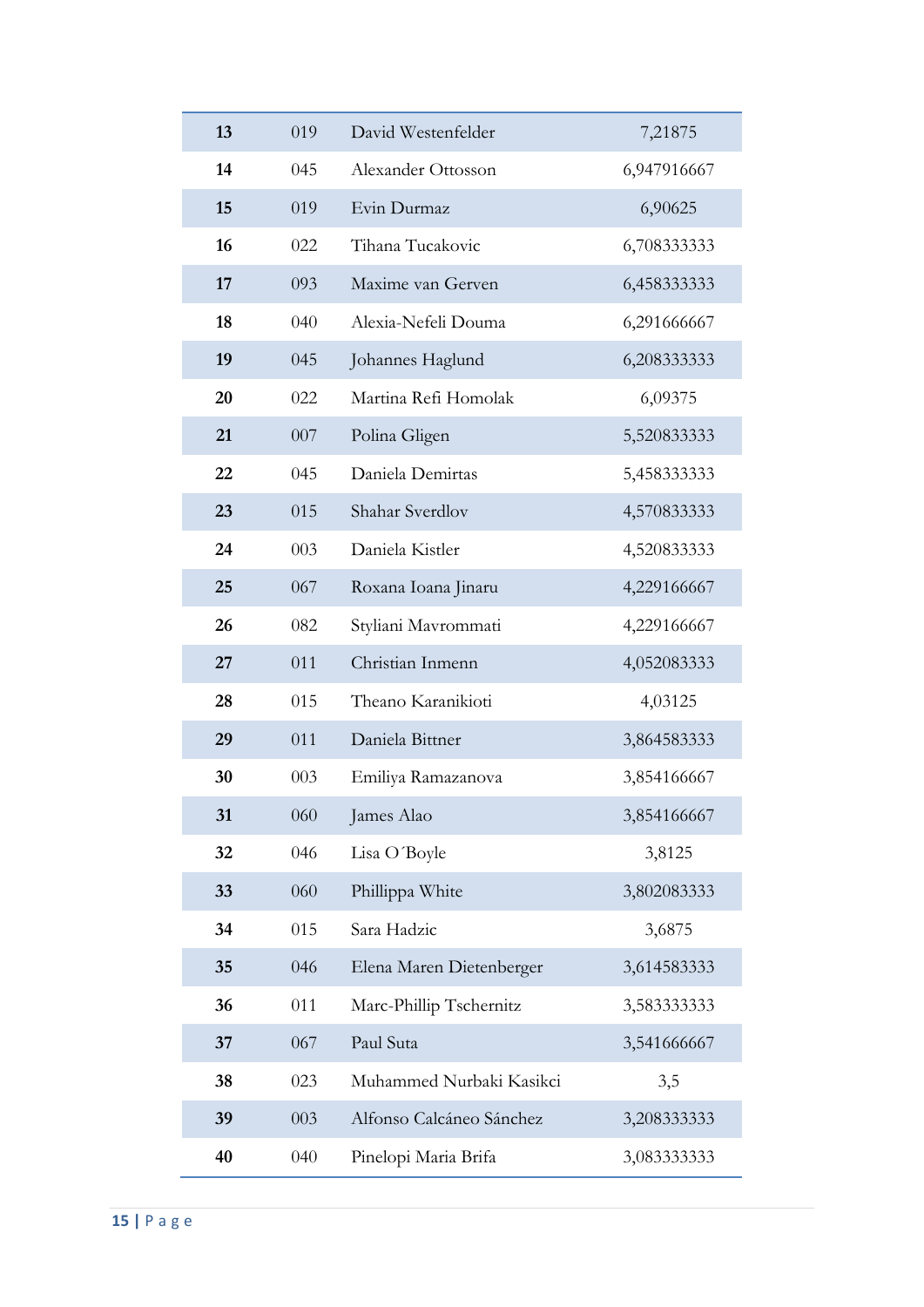| 41 | 015 | Clara Decamps<br>3,03125            |             |
|----|-----|-------------------------------------|-------------|
| 42 | 011 | Astrid Wurm                         | 2,885416667 |
| 43 | 060 | Juliette Guiot                      | 2,84375     |
| 44 | 003 | Dorina Damsa<br>2,78125             |             |
| 45 | 060 | Genevieve King<br>2,760416667       |             |
| 46 | 007 | Elena Cherkasova<br>2,75            |             |
| 47 | 040 | Ioannis Petras<br>2,625             |             |
| 48 | 044 | Eirini Koutsoukou<br>2,625          |             |
| 49 | 007 | 2,520833333<br>Bike Gyulmagomedova  |             |
| 50 | 044 | Aikaterini Gkamagka<br>2,520833333  |             |
| 51 | 044 | Evangelia Pappa<br>2,4375           |             |
| 52 | 093 | Adrian Luca Zacharias<br>2,375      |             |
| 53 | 007 | Veniamin Geynbikhner<br>2,302083333 |             |
| 54 | 044 | Foteinos Gaitanakis<br>1,96875      |             |
| 55 | 023 | Semra Bayik<br>1,770833333          |             |

**• Best Orator** Myrto Stavridi, National and Kapodistrian University of Athens, Greece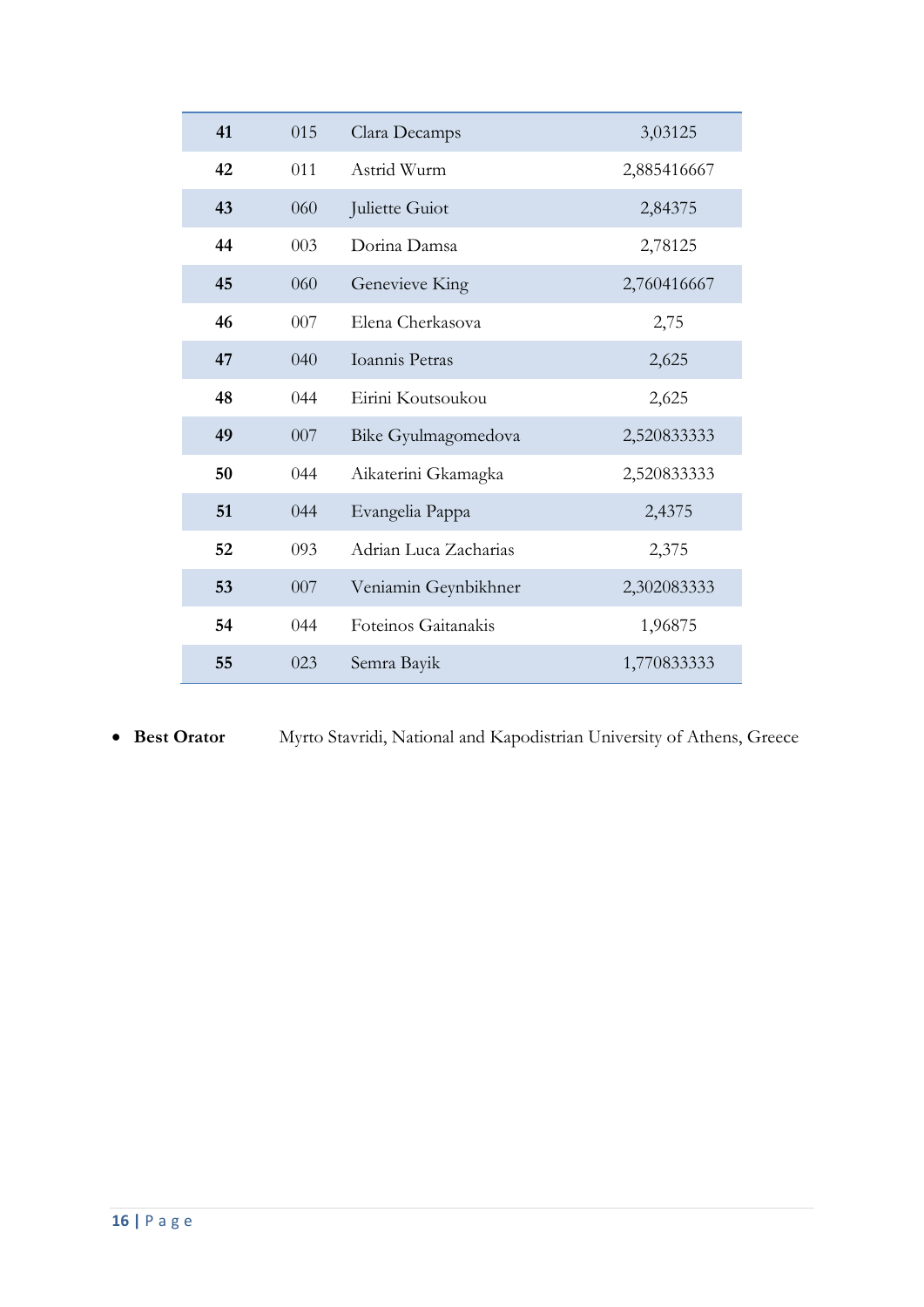# <span id="page-17-0"></span>**5. The Jury**

The Jury of the Final Round consisted of experts in the field of Human Rights from various areas. I would like to thank the Jury for their passion, enthusiasm, time and mostly for sharing their experience and knowledge!

- 
- 
- 
- 
- 
- 
- 
- 
- 
- 
- 
- 
- 
- 
- 
- 
- 
- 
- 
- 
- 
- 
- 
- 
- 
- 
- 
- 
- 
- 
- 
- 
- Marcin Mrowicki Lawyer, European Court of Human Rights

x Robert Spano Judge at the European Court of Human Rights • Zdravka Kalaydiieva Judge at the European Court of Human Rights x Ana-Maria Telbis European Human Rights Association Simon Palmer European Human Rights Association • Lucja Miara **European Human Rights Association** x Zuzana Kovalova European Human Rights Association • Geanina Munteanu European Human Rights Association • Rimante Tamulyte European Human Rights Association • Matthias Hahnel European Human Rights Association x Slavica Chubric European Human Rights Association x Munteanu Geanina European Human Rights Association x Ceren Sen European Human Rights Association • Eduard Markov European Human Rights Association • Elena Yurkina European Human Rights Association • Piotr Turek European Human Rights Association x Marina Makarova European Human Rights Association x Anastasia Shadarova European Human Rights Association Andrew Drzemczewski Head of the Legal Affairs and Human Rights Department of the Council of Europe x Marjan Janssens Permanent Representation of Belgium • Miroslav Papa Permanent Representation of Croatia • Joseph A. Filletti Permanent Representation of Malta • Yngve Hvoslef Olsen Permanent Representation of Norway • Benjamin Danlos Lawyer, European Court of Human Rights • Nicola Hlavacikova Lawyer, European Court of Human Rights • Diana Lupu Lawyer, European Court of Human Rights x Tatyana Sveshnikova Lawyer, European Court of Human Rights Pamela McCormick Lawyer, European Court of Human Rights • Diana Lupu Lawyer, European Court of Human Rights Andrey Esin Lawyer, European Court of Human Rights x Vugar Fataliyev Lawyer, European Court of Human Rights • Vasily Lukashevich Lawyer, European Court of Human Rights x Agata Bzdyn Lawyer, European Court of Human Rights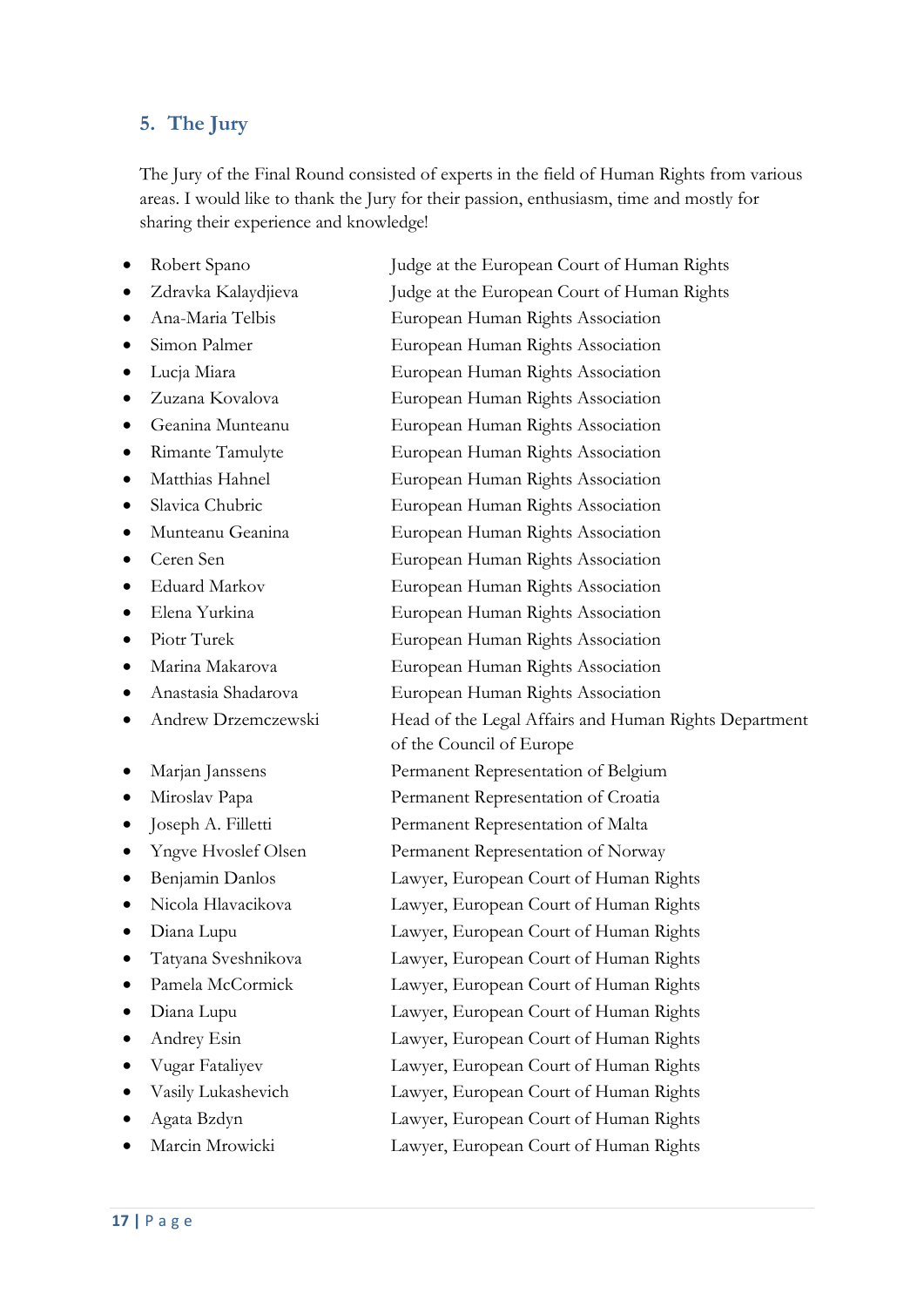We also would like to thank the individuals who kindly agreed to take part of the Written Submission Jury, who were scoring the enormous amount of written submissions:

- 
- 
- 
- 
- 
- 
- 
- 
- 
- 
- 
- 
- 
- 
- 
- 
- 
- 
- 
- 
- 
- 
- 
- 
- 
- 
- 
- 
- 
- 
- Sergey Dikman Council of Europe

x Ana-Maria Telbis European Human Rights Association • Simon Palmer European Human Rights Association • Slavica Cubric European Human Rights Association • Irina Chepaykina European Human Rights Association x Rimante Tamulyte European Human Rights Association x Matthias Hähnel European Human Rights Association x Kristaps Tamusz European Human Rights Association • Paul Harvey European Human Rights Association x Munteanu Geanina European Human Rights Association • Helga Popescu European Human Rights Association • Zuzana Kovalova European Human Rights Association Eduard Markov European Human Rights Association x Slavica Cubric European Human Rights Association x Elena Yurkina European Human Rights Association x Ceren Sen European Human Rights Association • Piotr Turek European Human Rights Association • Marina Makarova European Human Rights Association x Victoria Prais European Human Rights Association • Jan Kratochvil European Human Rights Association x Maria Dimitrova European Human Rights Association • Stéphanie Bourgeois European Human Rights Association x Valentin Rétornaz European Human Rights Association Irene Suominen-Picht European Human Rights Association Benjamin Danlos Lawyer, European Court of Human Rights • Diana Lupu Lawyer, European Court of Human Rights x Kristaps Tamuzs Former Lawyer, European Court of Human Rights x Andreea Popescu Former Lawyer, European Court of Human Rights x Marjan Janssens Permanent Representation of Belgium x Miroslav Papa Permanent Representation of Croatia x Yngve Hvoslef Olsen Permanent Representation of Norway